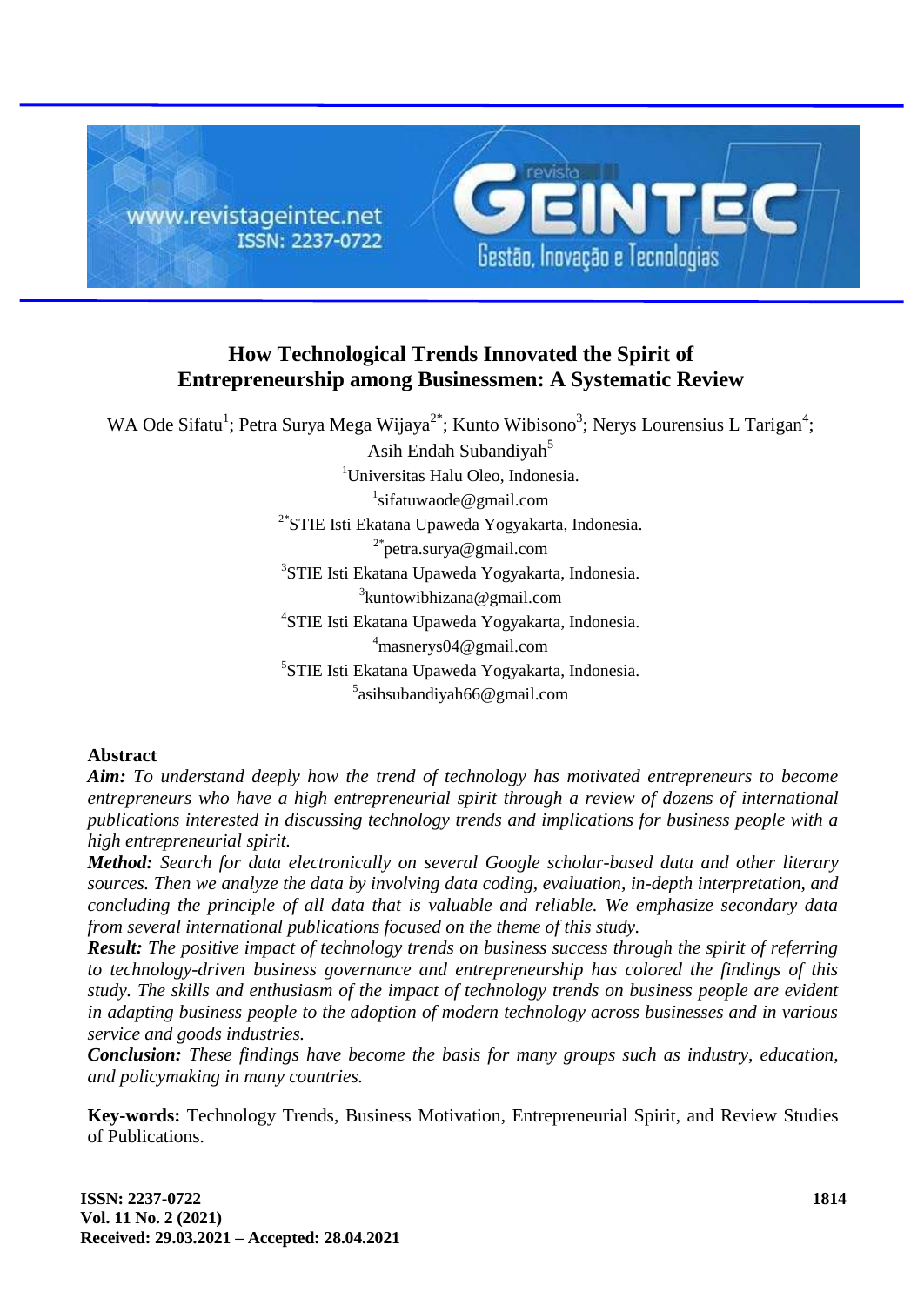#### **1. Introduction**

The development of business in this innovative period is very likely to be seen how the involvement of technology has colored all human activities, especially technology which is increasingly automatic and dynamic. (Pisano et al., 2015; Cosenz & Noto, 2018; Geissinger et al., 2019). These technological developments are the things that than make great strides in creating human development and exploiting different innovative advances that are widely accessible. One of the technological developments in the business sector that requires in-depth understanding and new products is innovative, inclusive leadership. For this reason, we want to contribute to adding a new version of how technology trends can innovate the entrepreneurial spirit of businesspeople in the era of competition in all fields of business. (Harmon & Trends, 2010; Dumas et al., 2013; Kohlbacher, 2010).

The involvement of technology supports the growth of progress that continues to be created with certainty, affecting a company and organization. Because technology is proven to make all organizational goals can be achieved together. (Ellis, 2010; Haigh & Hoffman, 2011). For the convenience and advantages offered by technology to be maximized by business people, business people need a deep understanding so that the benefits of technology can innovate their business to become seeders quickly and effectively. According to Tayibnapis et al., (2019) for this reason, business people need internal and internal self-development so that business people can adapt to innovation with technology. Even with this technological advancement and innovation, an organization can build a business with a broader reach and quick. That is when the company is at the top and is ready to lead or has functional leadership in entrepreneurship. (Chen et al., 2014).

The adaptive ability of a company with technological innovation will characterize a company that is different from the products of other companies, including existing competitors' products. (Camisón & Villar-López, 2014; Lin et al., 2013). This adaptability will be the characteristic of the product that makes it unique from other competitors. Even though many competing firms offer comparable goods and services, with slight advances in innovation, this will separate it from existing rivals. (De Massis et al., 2015; Chrisman et al., 2015; Chemmel & Phillipe, 2018). Regardless of whether the development is direct or not, it will be a stark difference. The innovative attributes of an owned product can also make the business unique and ready to attract the attention of many consumers. It is the advantage and innovation of a company close to adaptive technology and a high entrepreneurial spirit.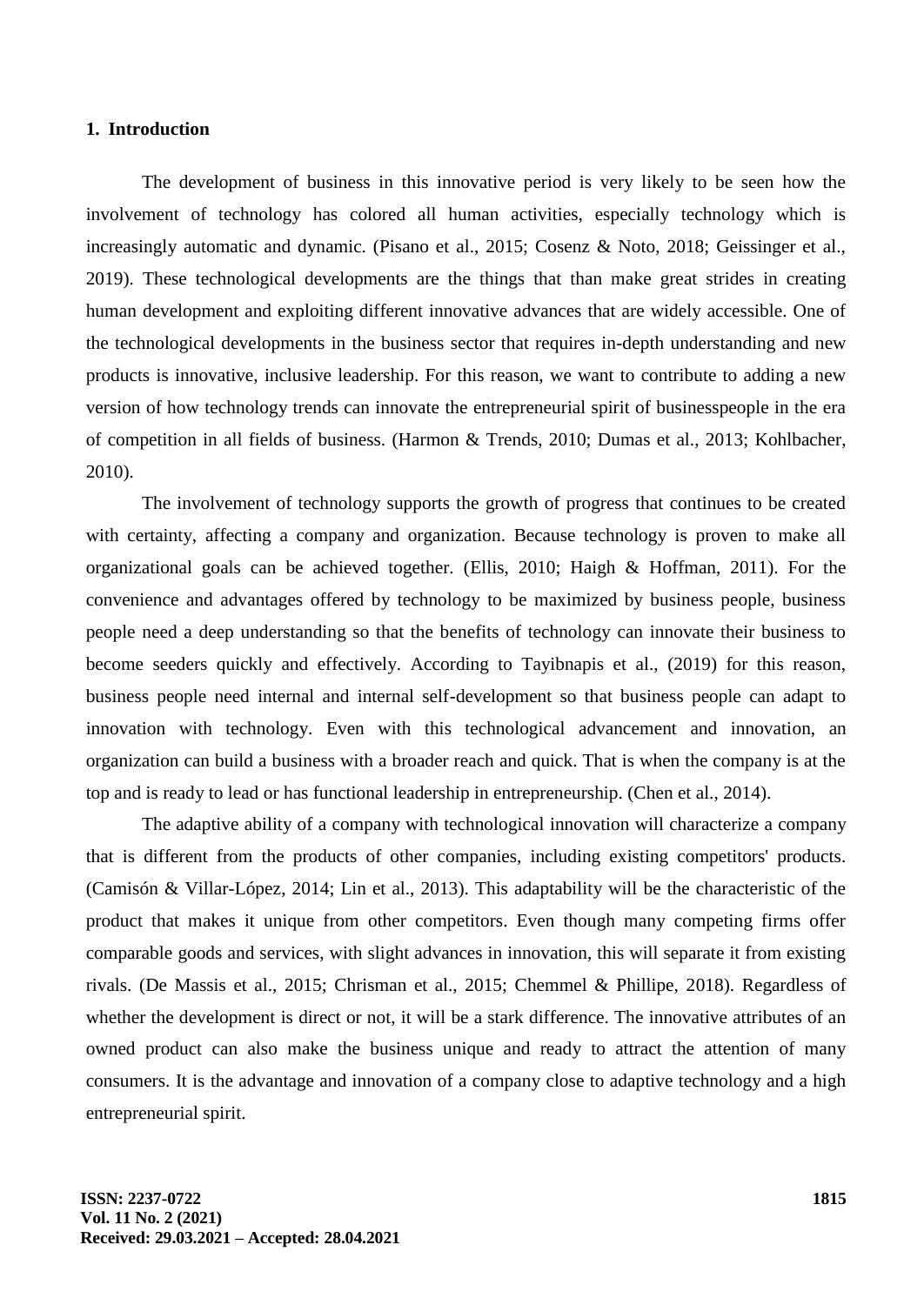The business can run relevant with the progress in the industry then the business can run significantly. Improvement can make it easier for an organization to adapt to the conditions that are happening. In this way, the organization can stay smooth and have the option to survive in running its economy. On that basis, the importance of a deep understanding of technological innovation in business practice in the era of technology continues to be rugged and phenomena. (Bamgbade et al., 2019; Taofeeq et al., 2020; Adeleke et al., 2020). From an overall perspective, creative overhauls will impact the progress of an affiliation. By implication, this progression will affect the work structure inside the affiliation. As in sending records, affiliations can utilize email to send reports in not more than seconds. Do we require another definition in endeavor research? We battle that in any event progression undertaking merits an update.

Without a doubt, Mosey et al., (2017) have conveyed that, following twenty years of premium and examination obligations in the field, we overall would now have the choice to see what has been refined, what should be returned to, and what is now absent. We have appeared at a solidifying stage in progression business research. A one of a kind commitment to the significance of improvement undertaking as a field was made by Tony Bailetti. His definition incorporates that advancement business is "a premium in an undertaking that accumulates and sends unequivocal people and heterogeneous resources that are complicatedly identified with pushes in reasonable and mechanical information to make and getting inspiration for a firm". (Beliaeva et al., 2019). Around when Bailetti's article was scattered, the best whenever first proposal of stock (IPO) from an improvement affiliation occurred: Facebook raised more than USD 16 billion in the wake of getting recorded in the money-related exchange. (Eavis & Rusli, 2012). In coming around five years after Facebook changed into a public affiliation, we have seen an adaptable and electronic media aggravation. (Hanna et al., 2011). This change has changed how affiliations interface with clients, yet it has changed the significance of improvement business.

It is time for business people to understand how much digitalization has changed the business development process and sparked an entrepreneurial spirit through the proposed new findings. Business people must learn the most dominant factors and the relevance of many business variables that can renovate business activities and leadership patterns based on high sustainability. Many of the findings of previous studies have included evidence of a relationship between business opportunities adapted to technology increasingly trending in almost all types of business activities. This shows that the kind of business and the nature of leadership management that have the opportunity to advance can be a part of determining the success of a company that is increasingly leading and leading. (Davidsson, 2015; Nambisan, 2017). The initial understanding and training on understanding digital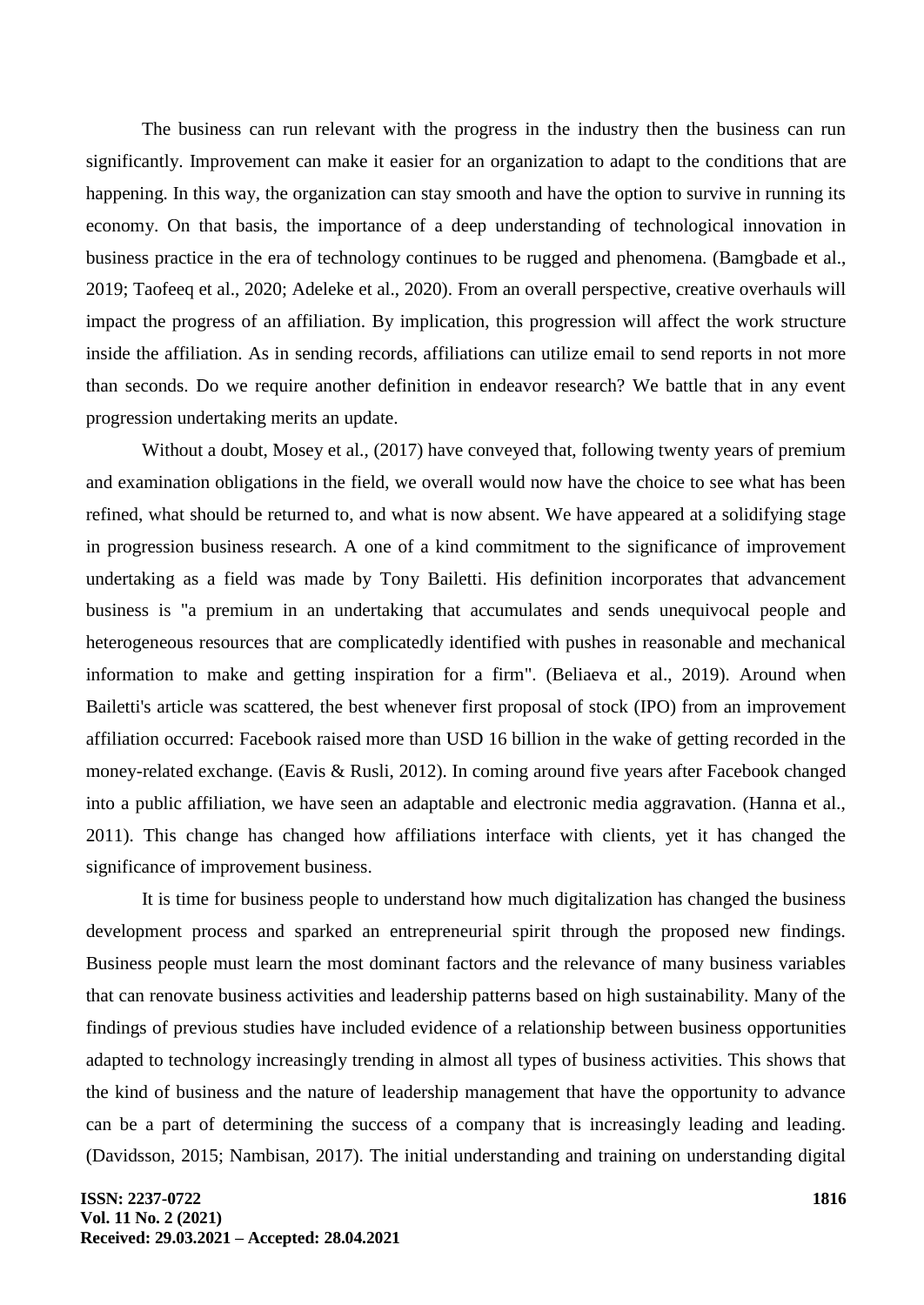excellence in business. Davidsson, (2015) or the acquisition and timing of assets affects the persistence and possibility of progress. A fundamental point of view to understanding this technology trend allows business people to see and describe the business conditions in which they can see how digitalization has helped improve the leadership business in the era of global competition. (Mougayar, 2016; Saberi et al., 2019).

# **The Entrepreneurial Spirit of Technology**

Lacking enthusiasm and definite ideas about technological progress, it won't be easy to choose the right strategy because business people are now in the circle of technology and entrepreneurial thinking. Findings and studies on the formation of new appropriate technology, Ferreira et al., (2016) chose a broad conceptualization in advancing business, showing that it combines business-based movement and improvement through technology. Griffin & Anchukaitis, (2014) state that technology will bring business to a developed market where business people will be more aware of advancing an industry where the company is wrongly handled to improve through being identified with advances in science and management. Both conceptualizations are expansive and somewhat robust with approaches. (Trott et al., 2015; Keohin & Graw, 2017). Leadership business in the era of global competition. (Mougayar, 2016).

Studies that disrupt the conceptualization of business progress and entrepreneurship have been carried out and have significantly brought results with technology-assisted business improvement strategies and innovations, even though most improvement business research begins with insights into new individuals in extraordinary business adventures. Ferreira et al., (2016) many ideas have been given for efforts to commercialize new corporate developments, for example, scholastic side businesses. (Giones & Brem, 2017).

Thus, the miracle being assessed is generally described as a situation of encouragement to improve business steps and innovation and entrepreneurship Balijepalli et al., (2011). They are defining technology entrepreneurship. Business visionaries have a mission to find applications and open business entryways for other and complex advancements. (Giones & Brem, 2017). Electronic development? Examined by Nambisan, (2017) the capitalization of progress changes its properties the same as the effect of general corrective action. Unmistakably, this impacts the cycle of the business cycle when everything is said to be done even though they are still starting.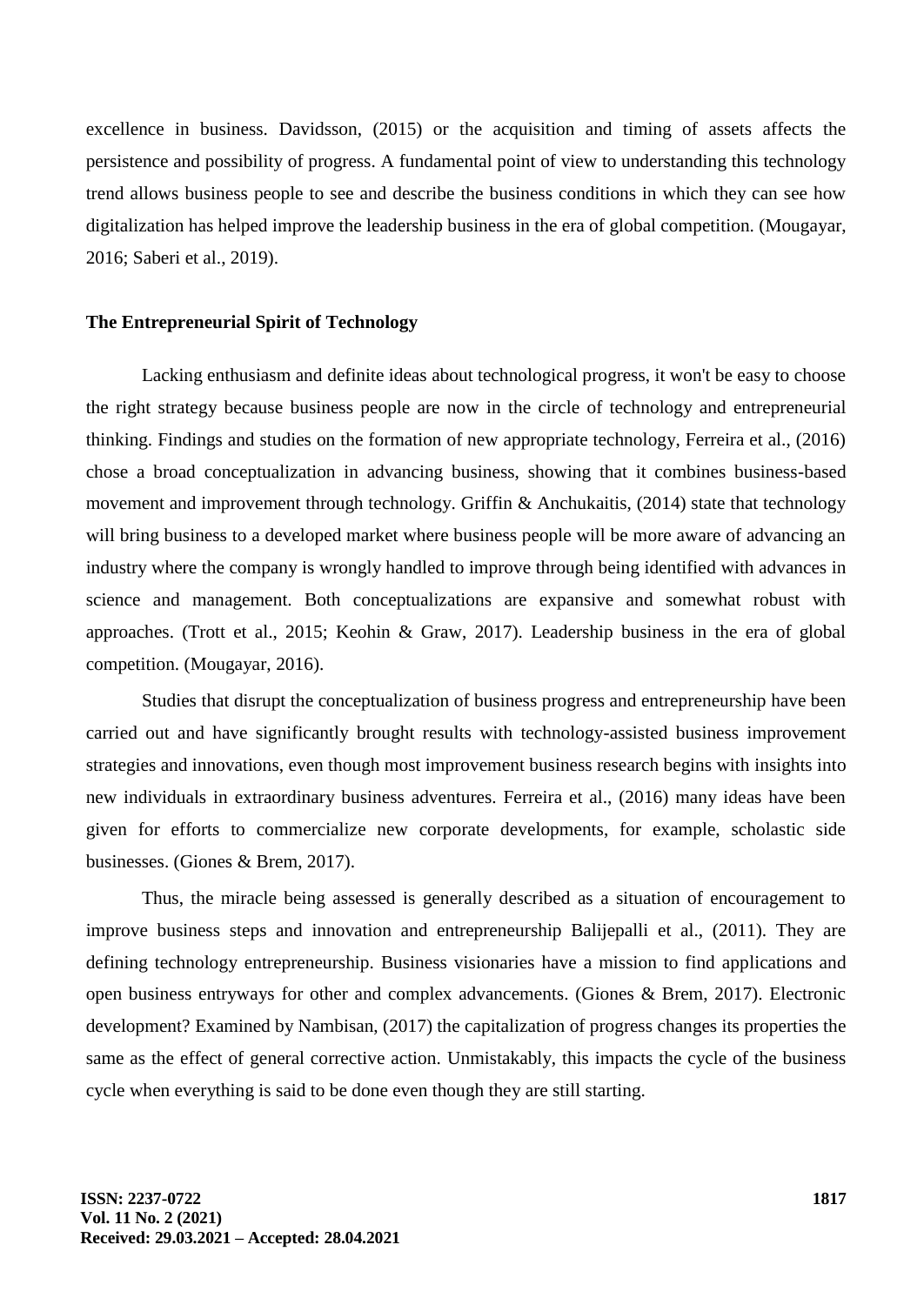#### **Choosing Right Technology**

Quality improvement companies such as International Business Machines (IBM) predict that by choosing to join the figuring association, which is now quite rife, advances in artificial intelligence (AI) thinking and online protection technology will be planned in business development from now on. (Galbraith, 2011; Altam, 2020). Because when these companies join many companies, they become a significant force that will drive automatic change in all spaces, both private and public. ―These three things have become a model in the IT world and will become commonplace in the coming years. Likewise, the International Business Machines (IBM) development association predicts that a mix of breakthrough organizations, advances in intelligent thinking (AI), and assurance of online technology will be the go-to design in business advancement one year from now. These three things will turn into an overall force that will drive mechanical change in private and public spaces. (Shuen, 2018).

The half cloud half product is a combination of a public cloud and a private cloud. Half breed cloud and AI are significant innovations in building organizations that move with care. According to IBM, many organizations in Indonesia are trying to work with cross-racial working environments during this pandemic. According to the IBM report, six out of 10 associations are using AI to expand consumer loyalty and retain clients. The report shows that more than 54% of the best-performing organizations use AI for their store network setup. (Loureiro et al., 2018).

Apart from half the cloud and AI, network security is also expected to become a trend in the IT world in 2021. (Pan & Zhang, 2021). Indonesia itself is expected to be a potential country for cloud services. The number of new unicorn companies in Indonesia is one of the attractions for cloud specialist organizations worldwide. 2020 will be an alternative year from before. Many people need to change how they deliver to support the expansion and acceleration of innovation due to the Covid-19 pandemic—computing innovation in distributed computing or distributed computing. We depend on various gadgets and devices to stay at home and stay in touch with individuals. (Klonovs et al., 2015).

Apart from cloud technology, machine learning is also expected to function in 2021. (Stilgoe, 2018). Technologists see the explosion, and current information trends offer pattern-setting; for example, an hour can now produce more information than 2020. The information generated over the next three years will surpass anything created recently over the past 30 years Trzesniewski & Donnellan, (2010). As per Paul, researchers are using considerable information to make antibodies, such as drug organizations and health agencies managing pandemics, which require innovative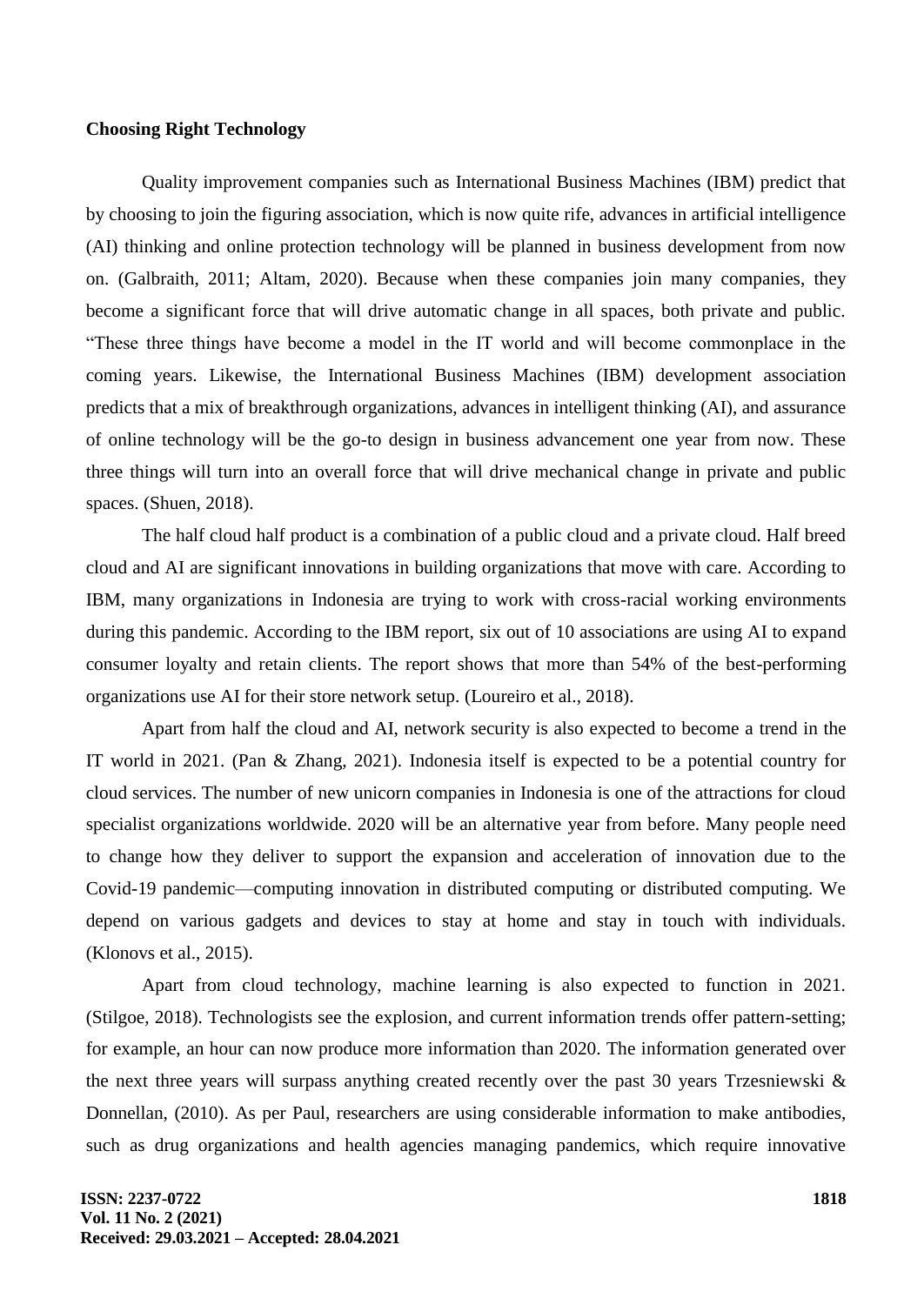handling of data. We will regard this year as an accelerated acceptance of Machine Learning across enterprises and governments, from medical care, banking, and assembly. (Diez-Olivan et al., 2019).

Predictions of technology trends in 2021, photos, videos, and voices will say more than words. Estimates continued with distance learning will be continued, more so if the pandemic does not stop haunting humans. (Newman, 2018). Given that the pandemic is not over, private companies will also take advantage of the cloud to make Southeast Asia and Africa pioneers in this way. For example how Quantum computing technology is also expected to start appearing this year. Current innovations are more moderate to research than in the past. According to Cychosz et al., (2021) practice and experience predict coarticulation in child speeches required to switch to trendy use of technology in various millennials generation exercises and teachings.

#### **The Entrepreneurial Spirit for Businessmen**

The importance of an entrepreneurial spirit for entrepreneurs is driven by fierce competition and challenging business operators in the digital era. However, there are the most critical factors for business visionaries who need to be fruitful in maintaining their business, namely the elements of understanding and innovation that inspire or inspire. (Ghezzi  $&$  Cavallo, 2020). As shown by business specialists, a steadfast entrepreneurial spirit is one of the essential keys in achieving maximum business. (Vargas-Hernández et al., 2010). Companies will move on quickly if all senior administration followers to office beginners work with full enthusiasm and entrepreneurial spirit. All staff must learn a clear understanding of how they will understand the nature of business and innovation, how business or energy work hard and cooperative and synergic. (Laszlo & Brown, 2014). However, to succeed in a company, business people should understand the essential things that accompany a visionary businessman ready to work together as a passionate business visionary. For example, what they know with a pioneering spirit and start-up or what is implied by creative inspiration. Furthermore, what variables influence their business and entrepreneurship to be different, refreshing, and inspiring with a vibrant business spirit and face all challenges and opportunities. (Stokes & Wilson, 2006).

## **Understanding the Entrepreneurial Spirit**

There are many feelings of competence that characterize the importance of the word pioneering spirit in every way through something new and challenging. Pawitan et al., (2017).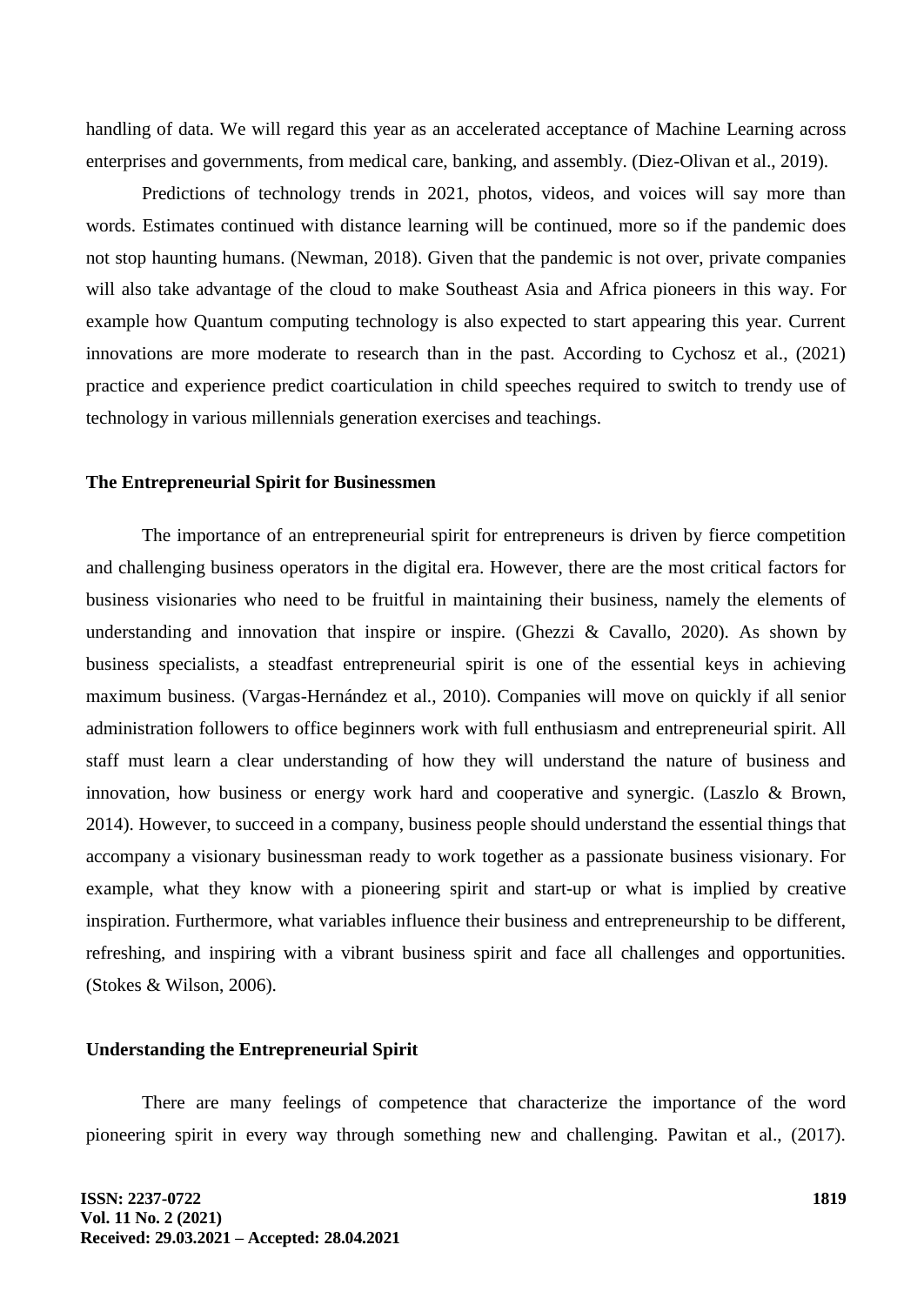However, since this study is not hypothetical, we will summarize the innovative soul ideas for business people to make them have enthusiasm. They have the psychological strength that fills in every individual that provides comfort and more energy to business visionary individuals. Business managers carry out vigorous exercises to achieve their business goals, namely getting not only onesided benefits but also sustainable benefits. All of this will be realized if their vision is controlled by business visionaries or organizational pioneers with high enthusiasm. The pioneering spirit must be felt, supported, and maintained by the individual concerned. Contiua et al., (2012) reinforce the social dimensions of social dimensions and students' confidence in developing their souls. Entrepreneur an. That is how a business person should be. This is very similar to the energy for learning for students. Still, at the same time, it must also be applied by business people, especially in an era full of competition. For example, they are confident for workers. Such as a top dog soul for athletic athletes. Like a soul helping others for those who are social and religious activists.

The soul of working together for every finance manager has an alternate level. Its inclination is likewise not perpetual; it can change every once in a while. At times it goes up; in some cases, it goes down like a thrill ride. It very well may be that yesterday his eagerness was high. Drop straight today. At that point, tomorrow, it begins to rise once more. The entirety of that is affected by two fundamental elements, inside factors. It is a factor that emerges from itself, specifically the state of being, the age factor, and the craving to make business progress. Here comes the clarification. Similarly, the state of influencing an individual's eagerness to work and dealing with the organization was essential. Diminished wellbeing can cause work inspiration to drop. So it is significant for business people to keep up body wellness. Changing eating regimens, rest designs, and sound living examples are ideal for keeping up personal satisfaction.

Age cannot lie. The more seasoned an individual is, genuinely and intellectually will decay. Also, it is a characteristic marvel which cannot be kept away from and will unquestionably be capable by all individuals. So while youthful, make the best of the time. For business visionaries, they should prepare all their capability to maintain their business. Attempt to keep the soul of the business stable, so the objectives are immediately accomplished. Afterward, when the business goes downhill, it simply needs to appreciate the products of the persistent effort when businesses are youthful. Wishes, expectations, objectives, and standards.

If a business knows that accomplishing its fantasies, expectations, and goals is not pretty much as simple as checking  $1 + 1$  to 2 outcomes, at that point, it will take different battles. Furthermore, it is the strength of cheerful dispositions that can siphon our adrenaline to continue onward. What is more, just we can propel ourselves. Those are the inside factors that impact the soul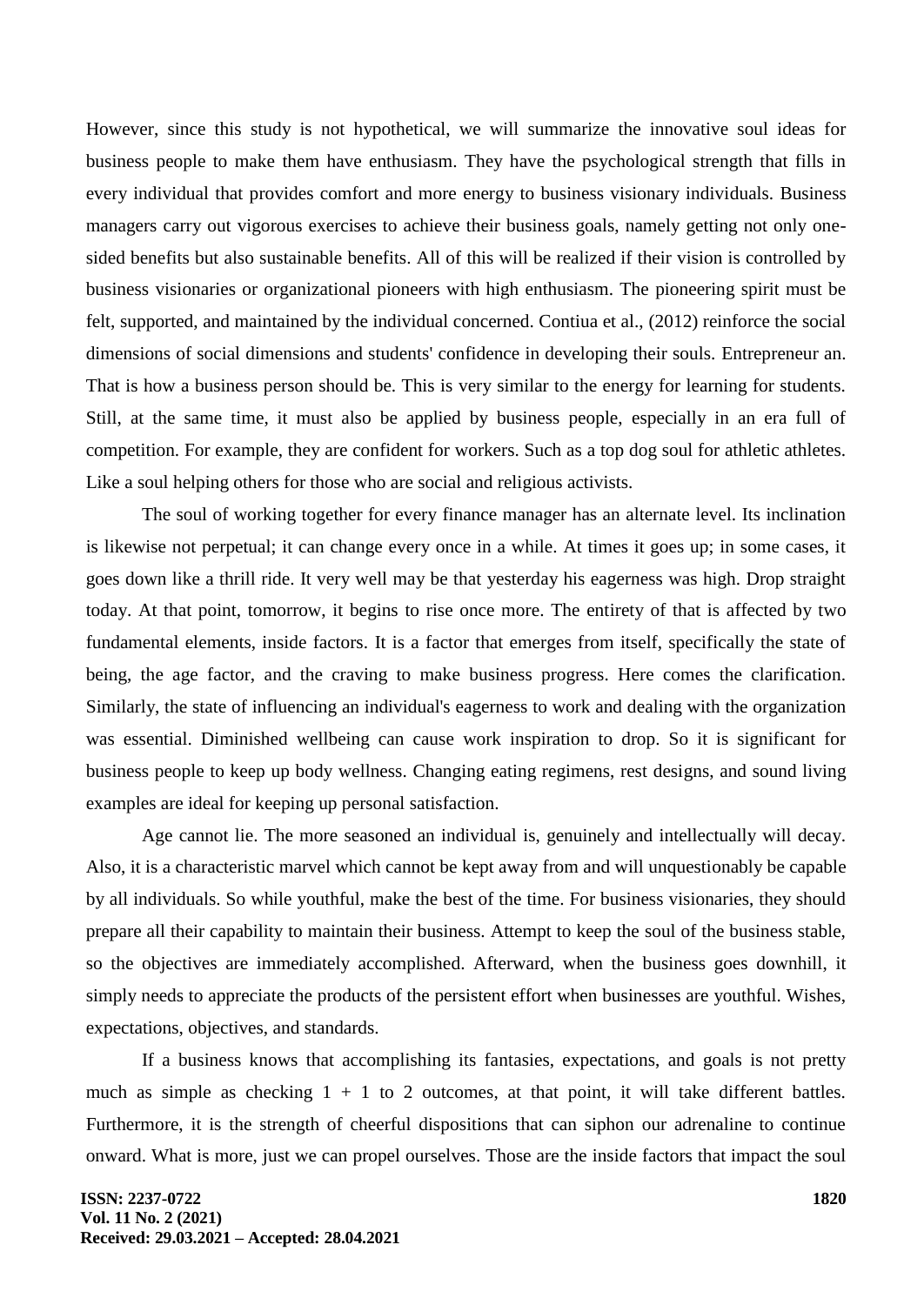of a business venture. Moreover, these are outer elements that can energize or even hose our excitement for a business venture. Indeed, albeit the component of oneself is the fundamental factor, the encompassing conditions also impact the high points and low points of inspiration in dealing with a business.

#### **Environmental Factors**

The climate where they reside influences the soul of working together. Business people who live in world-class regions will, in general, be more propelled in maintaining their business, so they are not substandard compared to their neighbors. The area of a business with a significant degree of rivalry likewise invigorates individuals to think about not losing rivalry. It is unique if there are no contenders around; we will, in general, unwind in our usual range of familiarity. Then again, a loud family makes us sluggish. Not rarely, sensations of delayed resentment are conveyed to the working environment, so they meddle with focus. The outcome is unquestionably inconvenient. Apart from the environment, social patterns are also creating new nuance in spending time with old buddies can have a constructive outcome since genuine companions will give positive information. They will exhort, give a moral lift when we are down. In particular, it is simple if we need obligation. Spending time with elegant individuals is hindering, for instance, if we spend time with alcoholics. When we are down, they offer not an inspiration for us to get up but rather a container of evil beverage. So, the environment and social conceptualization is a crucial variable.

## **Reputation and Experience**

As audited in the past article entitled, the explanations behind doing particular enemy of standard business were essential. Incidentally, undesirable encounters in the past can be a unique strength for somebody to make progress. For instance, the painful experience of being dismissed by a young lady given that being poor is not good. He is beginning from feeling embarrassed and hurt; in some cases, an inexplicable soul in working together develops. Demonstrating that he was not somebody to be disparaged and imaginative thought arose, his business would speed up. If they do not trust it, have a go at shooting a fantastic craftsman who is sure that they will be dismissed. Also, feel the vibe of his enthusiasm—advantages of the importance of encouraging the spirit of entrepreneurship. Having high inspiration in a business venture is extremely useful for business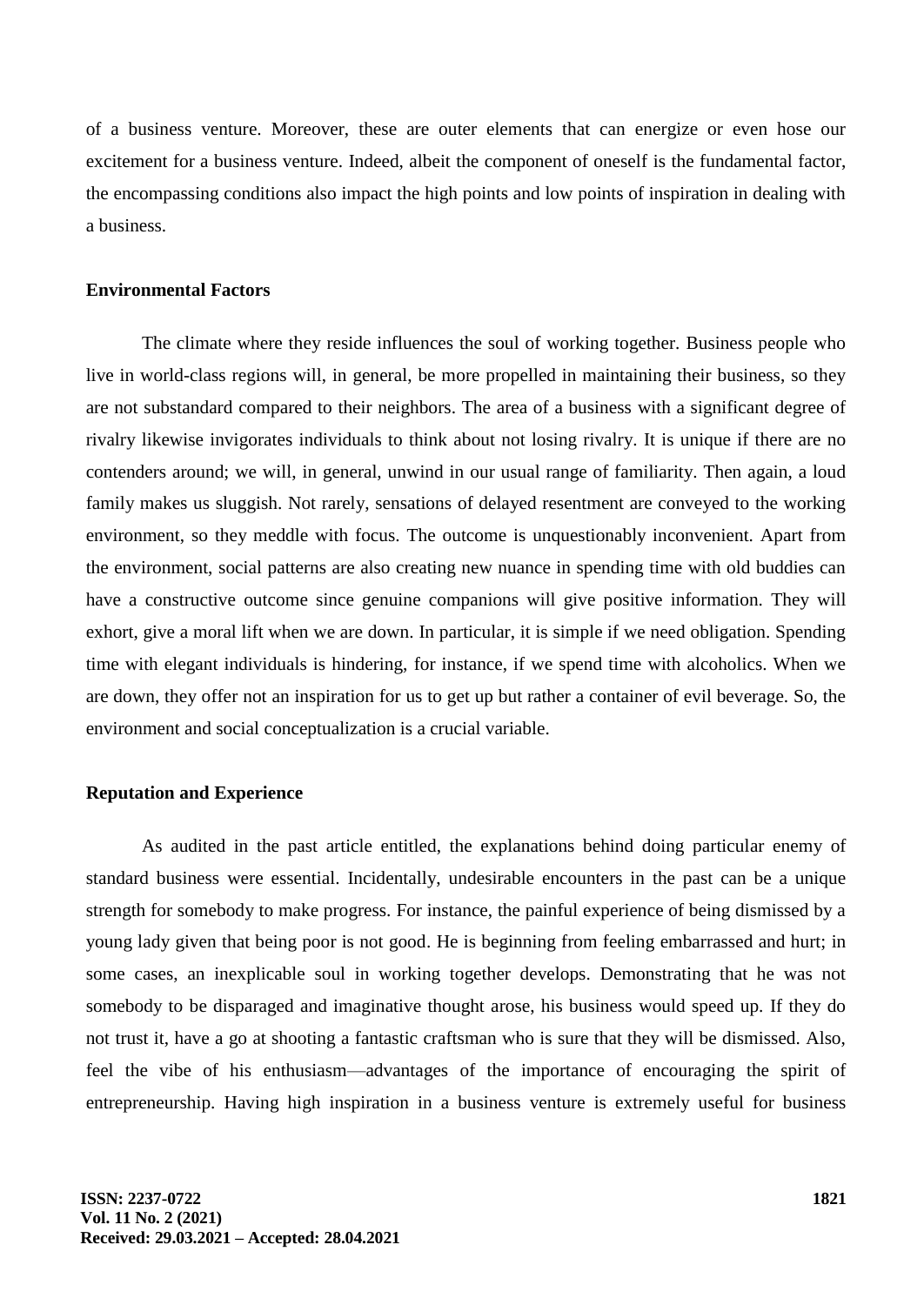people. Since developing, developing, empowering, and prodding the soul of the business venture will positively affect. Here it is the advantages and impacts of its decency.

Spotlight more on maintaining a business. Ready to think soundly for the mind works brilliant, so it invigorates imaginative, innovative thoughts. Ready to define powerful arranging and methodology. Bail-in organization the board, staff, creation, showcasing, account, connections and develop impulses, emotions, business instinct and sharpen pioneering senses, so they are quicker in settling on the correct choices. Keep a buoyant enthusiasm and outlook in business people. Ready to set good examples and send assurance to subordinates. More specifically, idealistic that the endeavors caused will make progress. It is challenging to feel drained, torpid, tired even though they are caught up putting everything in order the entire day. They can gain from encounters and errors themselves and other people, so staying away from a similar opening.

Ready to peruse market advancements and investigate the benefit and loss of a chance with the goal that the advantages are prominent. Try to face challenges dependent on cautious thought all the more absolutely in seeking after business, not half. It ought to be noticed that the soul of seeking after achievement in the business world is vital and should be implanted in the spirit of each business visionary. In any case, the little inspiration that transforms into goal-oriented in working together likewise has an awful effect. So we must be acceptable at changing the cadence. When is an ideal opportunity to be energized, and when to back off? Since life is short and life cannot be seen from a business stance alone. That is a short portrayal of the significance of empowering independent employed pioneering souls for business people, mainly amateur business people. Every money manager and the master has various presumptions or perspectives. Ideally, it will be helpful perusing for effective organization administration competitors.

All in all, what is the inspiration that can encourage the pioneering soul? Can be clarified in the remarks. Anticipate the continuation of this conversation topic in the following article: How to empower an enterprising soul.

# **2. Method**

To understand how technology trends are innovating entrepreneurial resilience among entrepreneurs, we have conducted electronic data searches on several publications on Google scholar-based data and other sources through systematic reviews. Before analyzing our data, we first understand the purpose of the problem. Furthermore, we continue the analysis by involving a data coding system, extracting data, evaluating and in-depth interpretation to get an in-depth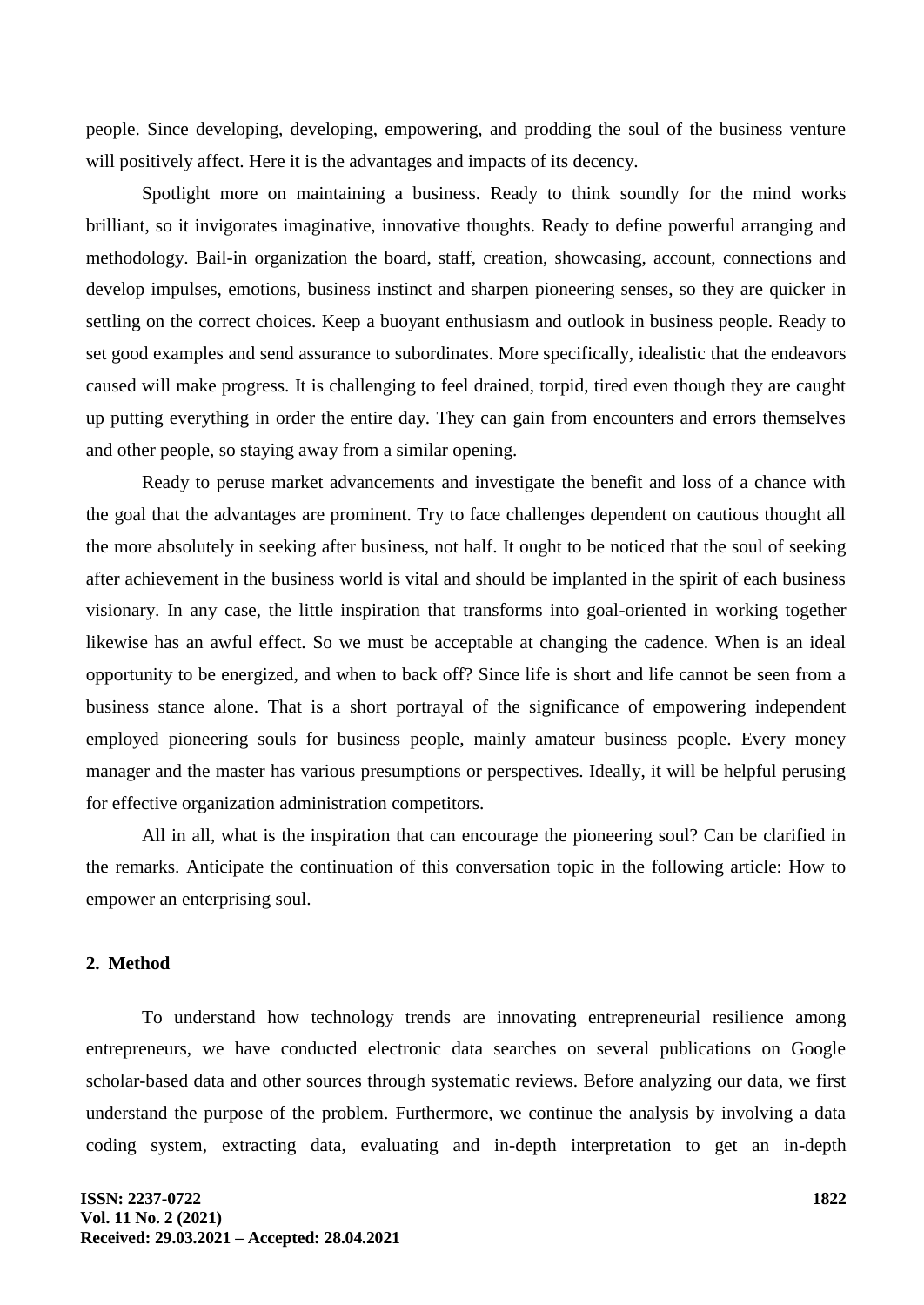understanding of technological trends and innovations that encourage the entrepreneurial spirit of entrepreneurs in all business sectors, especially digital trends for entrepreneurs in the future. Since we conducted this study during the peace, we chose a study design on second-hand data from under the descriptive quality of the data. Our data analysis starts from the published data from 2010 to 2021 to get the latest data that is valid and reliable. All stages, from electronic data search to reporting, we follow the expert study guide. Beliaeva et al., (2019) in the study "Dynamics of digital entrepreneurship and the innovation ecosystem."

# **3. Results**

We repeat that the primary purpose of this review is to know in-depth how technology trends can innovate the entrepreneurial spirit of entrepreneurs through systematic reviews.

As the first understanding, we got through Abbas, (2018) study of entrepreneurship and data innovation organizations in financial emergencies. Abbas's paper can explain the importance of organizing with the help of information technology and the benefits of young businesspeople in innovative business activities. Information gathered using a survey of final-year business and computer science students took a crack at the Bachelors. This investigation illustrates the tremendous inspiration among graduates of this particular year to enter into innovative endeavors. They are persuaded to organize their adventures even at a trim level, such as SMEs who can take an indispensable part in assisting and encouraging business start-up action with a tremendous focus on the way of doing business involving information technology. The work may be necessary for SME activists to predict youth's enterprising spirit among youth and plan strategies according to their needs. It opens the sky for data technology students to think about the ambitious work of the importance of technology as an entrepreneurial spirit.

Narsa et al., (2019) examined the spirit of entrepreneurship in business students, non-business students, and small and medium entrepreneurs. According to them, many business colleges were established to create business people, but many successful business people were not alumni of business colleges. Business courses are not (or are not yet) equipped to initiate the enterprising abilities in a person. It was concluded that the ability to ambitious and business enthusiasm was present or not from birth. A complete example of this exploration is 254 respondents, and there is no experimental evidence of pioneering contrasts. Still, they can succeed with the motivation and enthusiasm of technology's role in enterprise and entrepreneurship.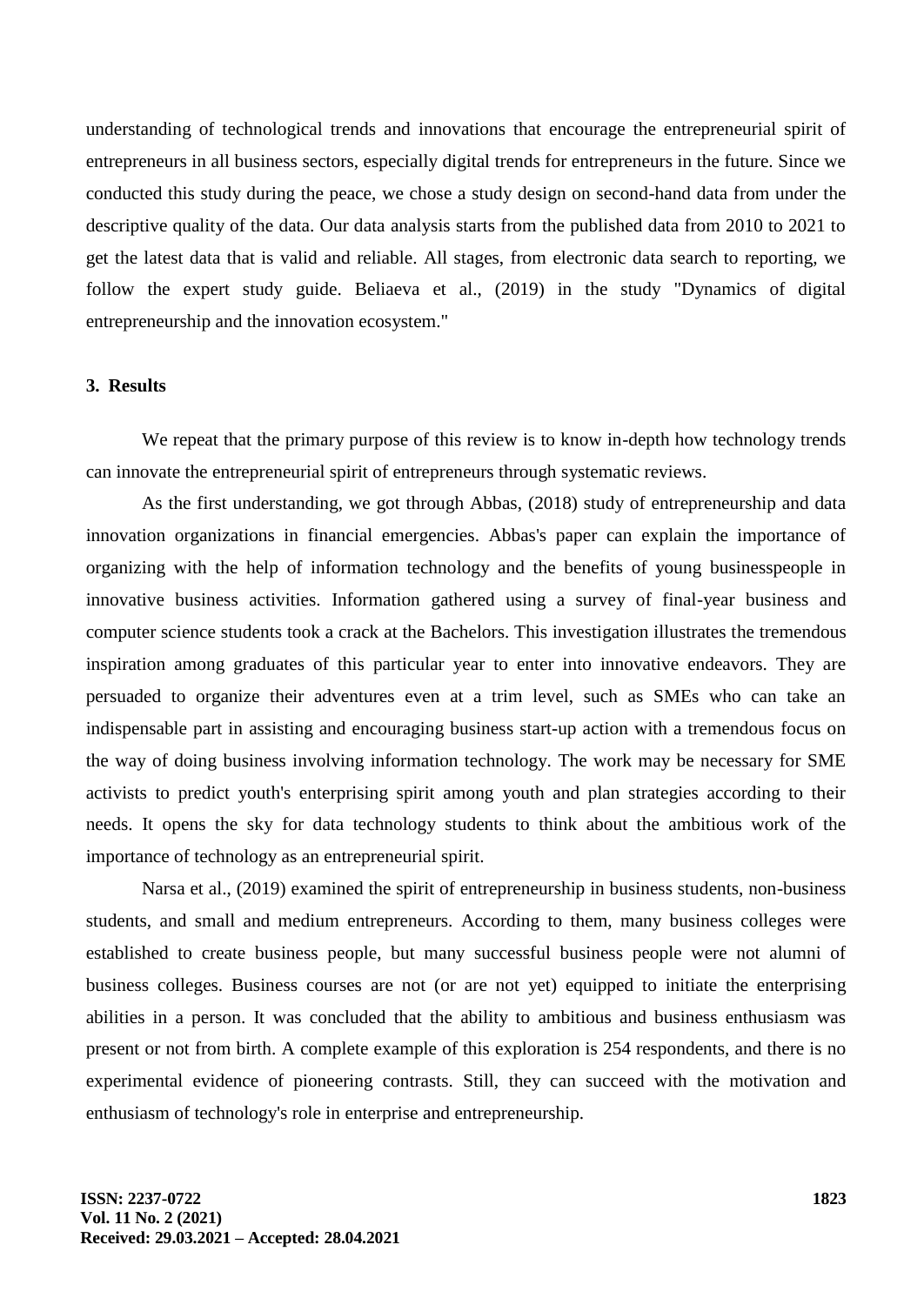We understood how technology helps our business from Narsa et al., (2019) who examined gadget business guidelines for the advancement of the mechanical switching of events. Their study looked at how interaction affects students in the Business Administration program at the School of Engineering and Computer Science. Their investigations are carried out with money managers who have suffered losses even though they are graduates who have attended business subject training and others who have not. The results have allowed us to see a huge percentage increase in education received in the program. Their study is closely related to the importance of public policy on technological development after introducing technology innovation strategies with the results obtained. Researchers assume that doing business must have a visionary culture of democratization of industry, an increase in masterpiece teaching, and an increase in creativity is considerable.

The same thing came from Susilo, (2014) where he examined how the entrepreneurial mindset and the influence of variables on the entrepreneurial spirit in Indonesia. Business instruction soon became the main thing that should be applied to the learning cycle in instructive organizations. Indicators that have an impact on the spirit of cooperation have an estimated certainty. This study proves that an energetic spirit studying hard and working reasoning with a high-yielding businessman spirit can increase the country's intensity despite world deregulation. Pearson's connection test benefits a complete measurement of business work from an enterprising mentality, with information and a commitment to public authorities that Indonesian individuals must build an entrepreneurial outlook to survive in this challenging era.

Sulistyowati, (2021) questioned how entrepreneurial literacy and digital literacy impact a businessman who influences the strategy to maintain SME in the pandemic Era. SME players ought to be to change and develop their business methods from customary ones to cutting edge ones in the current pandemic condition. Imaginative capability can shape viewpoint, attitude, and lead of being a real money manager. High-level training is extraordinarily effective in being used as a perseverance approach in the time of the Covid pandemic. Digitalization limits the intricacy of digitalization as a strategy for doing unusual activities, simplifying it to exchange information with anyone through the web. It is considered a critical factor for creating spearheading energy, soul, and direct among SMEs.

Finding's Musafa'ah, (2015) about the profile of Muslim entrepreneurs by exploring the entrepreneurial spirit from the Koran and Sunnah was essential. The plan and implementation of the training contained in the Koran was encouraged by the Prophet Muhammad as the fast recipient of God through the Angel Jibril a.s. His study believes that someone who has an imaginative spirit and has alternatives to collect new progress. Ordinary people are generally entrepreneurs. Because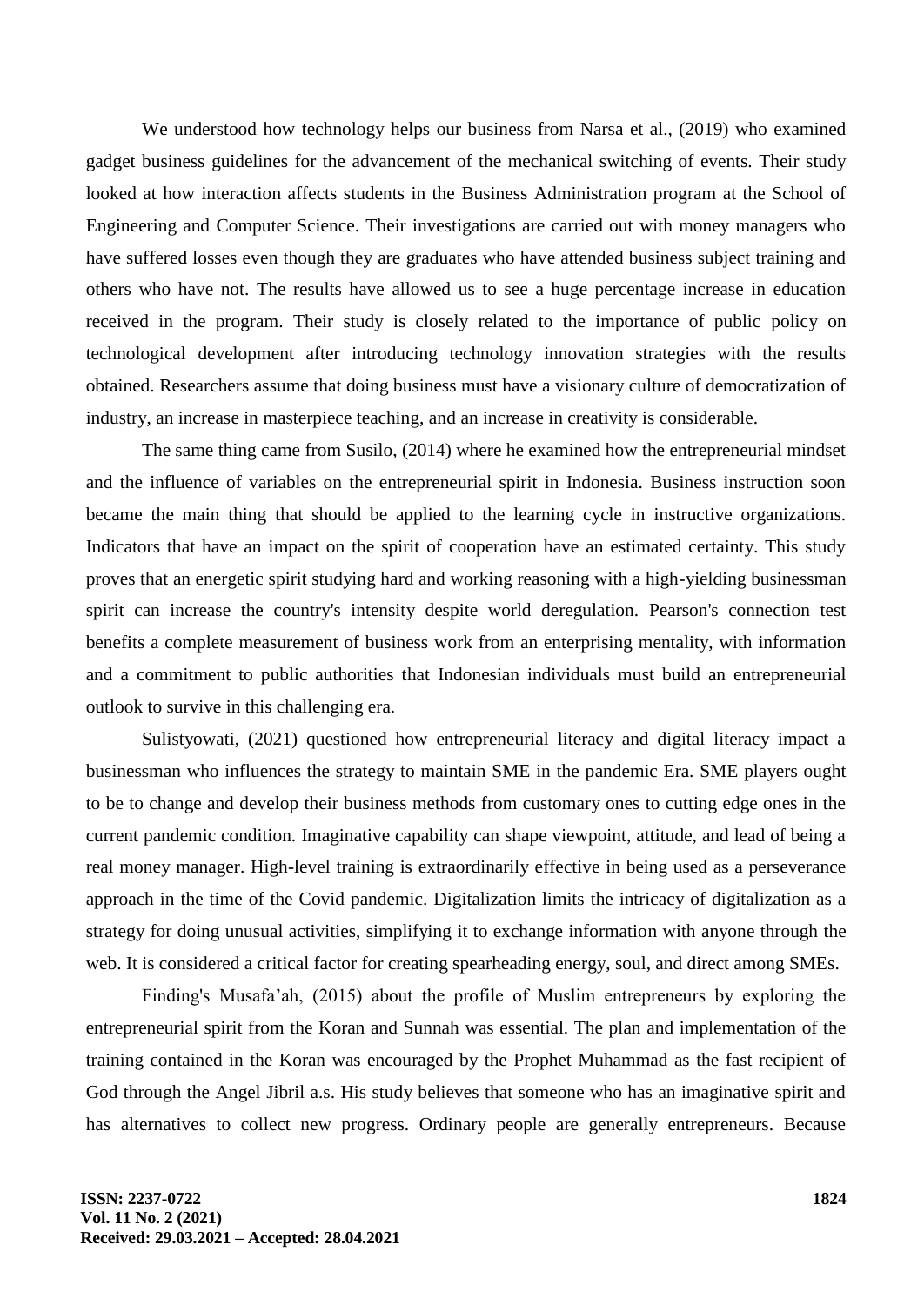companies in Islam are sourced from the Al-Qur'an segment al-'Alaq: 1-5 and Sunnah, which urge Muslims to have blessing, social and human dignity rules.

Furthermore, the findings of Hameed et al., (2016) through science, innovation, and progress through business venture schools in the United Arab Emirates. The motivation behind this exam is to explore methods of achieving science, technology, and innovation in the UAE. Management in a business setting has been identified with financial reasonableness. A solid need to transform the education programs of UAE further education institutions to create self-confidence, a focus of control, and a tendency to take risks among students. The investigation provides new insights into business instruction and fills in as the underlying benchmarks in the employment market.

Li et al., (2016) findings of the business spirit of Hangzhou with a characteristic of a brand Hangzhou respects and a visionary of contemporary Hangzhou business was a real one. As part of Zhejiang merchants, Hangzhou business people have their qualities and culture. Hu Xue-yan with a "helpless" soul to Ma Yun with "dreams, passion, and responsibility" consistently maintains unique social customs and stores that examine and investigate the upgrade status and quality of the brand as viewed by Hangzhou. It delves into the high entrepreneurial spirit of contemporary Hangzhou's commercial spirit.

Likewise with Hastuti, (2020) who examines the characteristics of entrepreneurship through the performance of small business entrepreneurs, was a good sample. Some groups may have overlooked the importance of techno-premiership and their advancement in the computerized economy. New advances have supported the rise of supporting technology businesses in global intensity. The author will emphasize the difference between business and technopreneur and identify the time-advanced areas in the world guidelines. The findings of this study highlight the examples of the characteristics of business people who have high entrepreneurship through the creation of small to large businesses where they are closely related to the existence of technology that has inspired and the spirit of doing business.

The last finding of understanding business and entrepreneurship and technology trends comes from Gartanti et al., (2020). According to them, village entrepreneurship development through digital marketing communications. The test is expected to improve relational skills and use online media to display items in the Family Welfare Education in Nagrog Village. The exploration results show that a business person can improve his relationship skills if he has certainty and a happy business mentality. Displaying items more comprehensively using computerized innovations requires special abilities and the capacity to plan correspondence messages. The technique applied is a mixed strategy by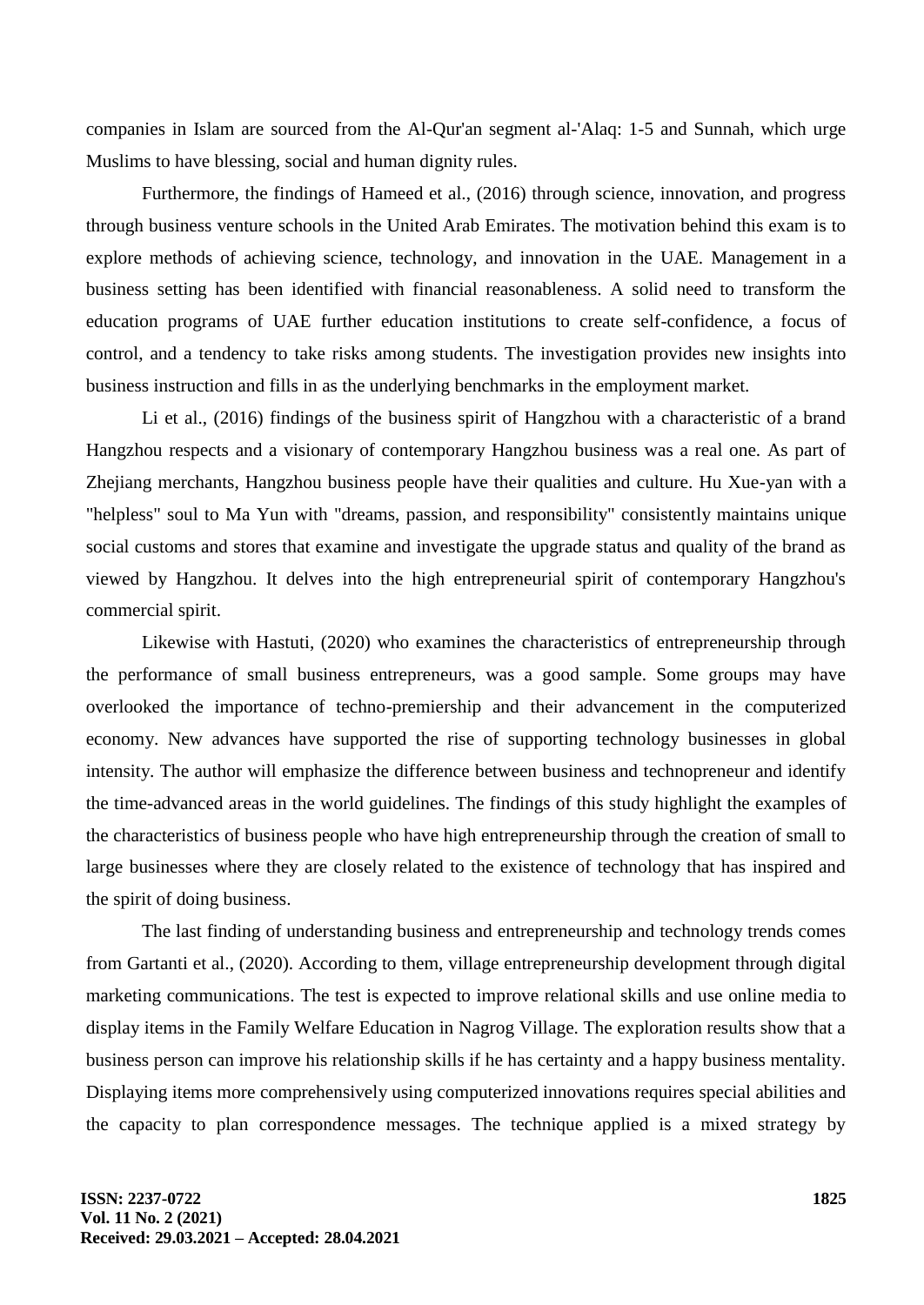consolidating subjective and quantitative methodologies. This exploration was the Nagrog Family Skills Education bunch in Cicalengka, Bandung Regency, Indonesia.

#### **4. Discussion**

In this section, we present a discussion of the results of a review of many publications that have proven the linkage of technological trend innovation to the entrepreneurial spirit of businesspeople in the current digital era. The majority of our findings have confirmed that the entrepreneurial spirit of entrepreneurs is highly motivated by recent technological trends in all business sectors. With this evidence, we believe that our study report has also answered the study question. Some evidence from previous studies has successfully identified technological trends in all entire industries in the future.

Our findings will define the business technology landscape for the next year in producer, customer experience, security, and entrepreneurial passion with digital motivation, digital teaching, digital work, future technology, and targeted services. All the conveniences of technology will undoubtedly increase the entrepreneurial spirit in the efforts of business people to achieve their primary goals. Thukral & Ratten, (2021) also made the same findings in sports innovation, a pioneer in entrepreneurship and digital technological trends. Another study, for example, Rybakova & Nazarov, (2021) tries to understand how the spirit of entrepreneurship is in the era of digital technology: prospects and development.

Observation of the importance of understanding technology in encouraging the innovation of business people, the reality is that the domestic industry has not talked about innovative technology intensively until now. There is still a lack of data to provide a clear picture of how business people will use this powerful innovation. Very few businessmen think of analytics, technology learning, artificial intelligence, blockchain, and containers. Even if business people already have various benefits from technology in business, automation and productivity will seek more intensive understanding. If they already understand, then even small companies will compete with big companies by being more enthusiastic and agile and responding to change more quickly. For example, how B2B communication and collaboration can occur, information storage, information protection, financial savings, and how to choose technology for companies that immediately provide benefits and enthusiasm for doing business.

Some of the evidence from other studies is also starting to change. In other words, the application of this effective technology is getting deeper and more adopted where this technology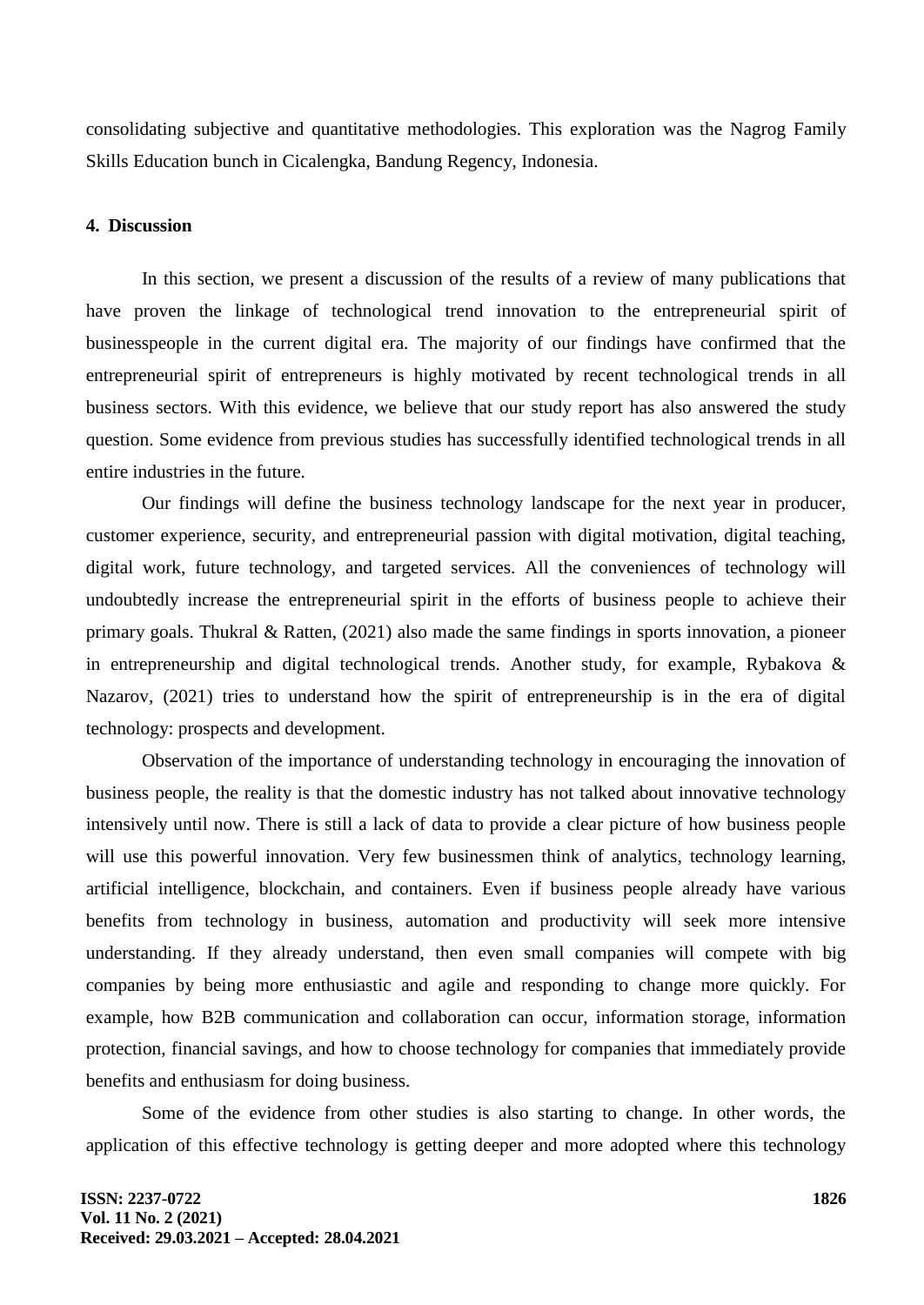continues to develop. We look at data points where more and more innovative companies show examples of digital transformation that will impact the coming year. Our data, too, indicates that there will be even more companies doing that in the next three years. The findings of Thukral & Ratten, (2021) for example, say that the entrepreneurial spirit and the spirit of the education system are constructive in exploring technological trends.

# **5. Conclusion**

We mention again that the review of this publication wants to get an understanding and understanding of how technology trends can innovate the spirit of business people to have an entrepreneurial spirit through a systematic review. Based on a review of several publications and discussion of the findings of dozens of core papers from this study, we can summarize that our weak study found a new understanding of how technology trends in all fields of business today have been able to motivate with high enthusiasm business people and educational managers to increase resources humans are ready to manage large and small scale businesses.

### **References**

Abbas, S.A. (2018). Entrepreneurship and information technology businesses in economic crisis. *Abbas, SA*, 682–692.

Adeleke, A.Q., Nawi, M.N.M., & Abd-Karim, S.B. (2020). Where are we? The level of risk management in Malaysian construction industries. *Int. J Sup. Chain. Mgt Vol*, *9*(1), 527.

Altam, S. (2020). Influence of social media on EFL Yemeni learners in Indian Universities during Covid-19 Pandemic. *Linguistics and Culture Review*, *4*(1), 35-47.

https://doi.org/10.37028/lingcure.v4n1.19

Balijepalli, V.M., Pradhan, V., Khaparde, S.A., & Shereef, R.M. (2011). Review of demand response under smart grid paradigm. *ISGT2011-India*, 236–243.

Bamgbade, J.A., Nawi, M.N.M., Kamaruddeen, A.M., Adeleke, A.Q., & Salimon, M.G. (2019). Building sustainability in the construction industry through firm capabilities, technology and business innovativeness: Empirical evidence from Malaysia. *International Journal of Construction Management*, 1–16.

Beliaeva, T., Ferasso, M., Kraus, S., & Damke, E.J. (2019). Dynamics of digital entrepreneurship and the innovation ecosystem. *International Journal of Entrepreneurial Behavior & Research*.

Camisón, C., & Villar-López, A. (2014). Organizational innovation as an enabler of technological innovation capabilities and firm performance. *Journal of Business Research*, *67*(1), 2891–2902.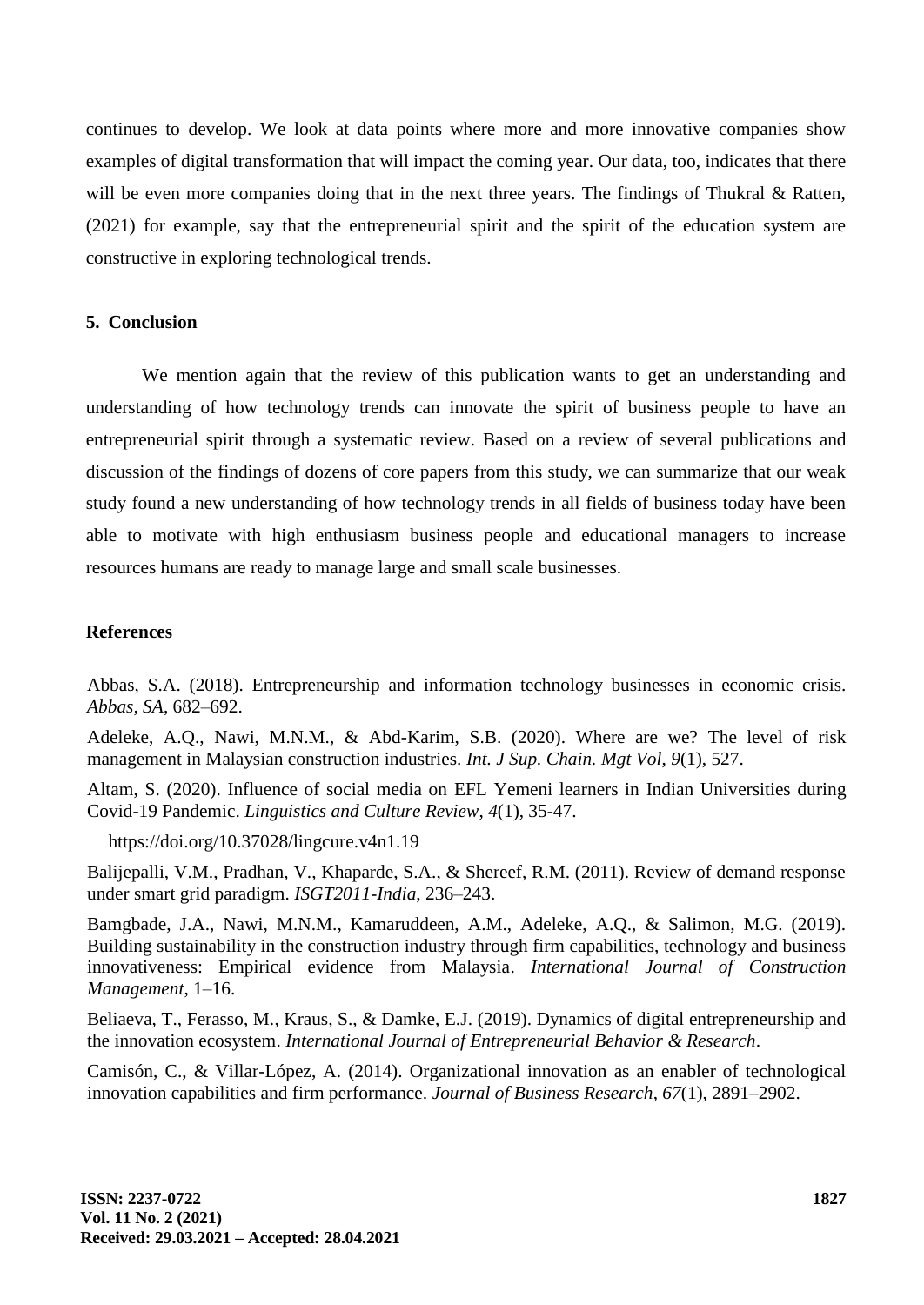Chen, Y., Tang, G., Jin, J., Xie, Q., & Li, J. (2014). CEO s' transformational leadership and product innovation performance: The roles of corporate entrepreneurship and technology orientation. *Journal of Product Innovation Management*, *31*, 2–17.

Chrisman, J.J., Chua, J.H., De Massis, A., Frattini, F., & Wright, M. (2015). The ability and willingness paradox in family firm innovation. *Journal of Product Innovation Management*, *32*(3), 310–318.

Chemmel, U., & Phillipe, R. (2018). The role of pragmatics in cross-cultural. *Linguistics and Culture Review*, *2*(1), 45-59. https://doi.org/10.37028/lingcure.v2n1.11

Contiua, L.C., Gaborb, M.R., & Stefanescuc, D. (2012). Hofstede's cultural dimensions and student's ability to develop an entrepreneurial spirit. *Procedia-Social and Behavioral Sciences*, *46*, 5553–5557.

Cosenz, F., & Noto, G. (2018). A dynamic business modelling approach to design and experiment new business venture strategies. *Long Range Planning*, *51*(1), 127–140.

Cychosz, M., Munson, B., & Edwards, J.R. (2021). Practice and experience predict coarticulation in child speech. *Language Learning and Development*, 1–31.

Davidsson, P. (2015). Entrepreneurial opportunities and the entrepreneurship nexus: A re-conceptualization. *Journal of Business Venturing*, *30*(5), 674–695.

De Massis, A., Frattini, F., Pizzurno, E., & Cassia, L. (2015). Product innovation in family versus nonfamily firms: An exploratory analysis. *Journal of Small Business Management*, *53*(1), 1–36.

Diez-Olivan, A., Del Ser, J., Galar, D., & Sierra, B. (2019). Data fusion and machine learning for industrial prognosis: Trends and perspectives towards Industry 4.0. *Information Fusion*, *50*, 92–111.

Dumas, M., La Rosa, M., Mendling, J., & Reijers, H.A. (2013). *Fundamentals of business process management* (Vol. 1). Springer.

Eavis, P., & Rusli, E.M. (2012). Investors get the chance to assess Facebook's potential. *New York Times*.

Ellis, T. (2010). *The New Pioneers: Sustainable business success through social innovation and social entrepreneurship*. John Wiley & Sons.

Ferreira, J.J., Ferreira, F.A., Fernandes, C.I., Jalali, M.S., Raposo, M.L., & Marques, C.S. (2016). What do we [not] know about technology entrepreneurship research? *International Entrepreneurship and Management Journal*, *12*(3), 713–733.

Galbraith, J.R. (2011). *Designing the customer-centric organization: A guide to strategy, structure, and process*. John Wiley & Sons.

Gartanti, W. T., Triwardhani, I.J., & Putra, R.P. (2020). The Development of Village Entrepreneurship Through Digital Marketing Communication. *2nd Social and Humaniora Research Symposium (SoRes 2019)*, 141–146.

Geissinger, A., Laurell, C., Öberg, C., & Sandström, C. (2019). How sustainable is the sharing economy? On the sustainability connotations of sharing economy platforms. *Journal of Cleaner Production*, *206*, 419–429.

Ghezzi, A., & Cavallo, A. (2020). Agile business model innovation in digital entrepreneurship: Lean startup approaches. *Journal of Business Research*, *110*, 519–537.

Giones, F., & Brem, A. (2017). Digital technology entrepreneurship: A definition and research agenda. *Technology Innovation Management Review*, *7*(5).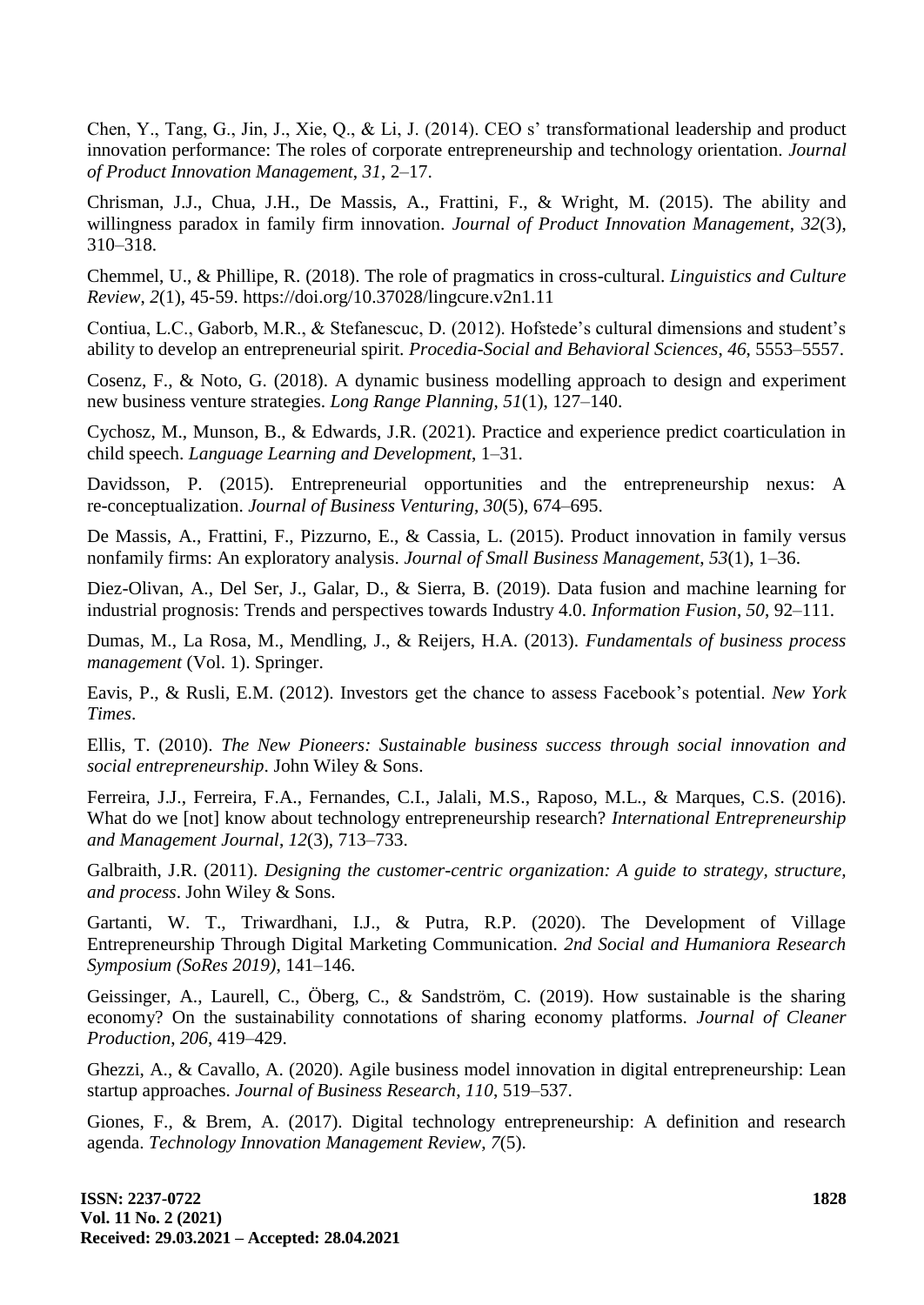Griffin, D., & Anchukaitis, K.J. (2014). How unusual is the 2012–2014 California drought? *Geophysical Research Letters*, *41*(24), 9017–9023.

Haigh, N., & Hoffman, A.J. (2011). Hybrid organizations: The next chapter in sustainable business. *Organizational Dynamics*, *41*(2), 126–134.

Hameed, I., Khan, M.B., Shahab, A., Hameed, I., & Qadeer, F. (2016). Science, technology and innovation through entrepreneurship education in the United Arab Emirates (UAE). *Sustainability*, *8*(12), 1280.

Hanna, R., Rohm, A., & Crittenden, V. L. (2011). We're all connected: The power of the social media ecosystem. *Business Horizons*, *54*(3), 265–273.

Harmon, P., & Trends, B.P. (2010). *Business process change: A guide for business managers and BPM and Six Sigma professionals*. Elsevier.

Hastuti, S.W.M. (2020). Characteristics of Entrepreneurship: Business Performance of Small Entrepreneurs. *Prosiding Seminar*, 54–64.

Klonovs, J., Haque, M.A., Krueger, V., Nasrollahi, K., Andersen-Ranberg, K., Moeslund, T.B., & Spaich, E. G. (2015). *Distributed computing and monitoring technologies for older patients*. Springer.

Keohin, H.C., & Graw, N. J. (2017). Linguistic and cognitive ability of children before five years old on their effort to communicate action. *Linguistics and Culture Review*, *1*(1), 50-59.

https://doi.org/10.37028/lingcure.v1n1.5

Kohlbacher, M. (2010). The effects of process orientation: A literature review. *Business Process Management Journal*.

Laszlo, C., & Brown, J.S. (2014). *Flourishing enterprise: The new spirit of business*. Stanford University Press.

Li, S., Liu, Y., & Yang, Y. (2016). Analysis on Hangzhou commercial spirit: Characteristic of Hangzhou time-honored brand and contemporary hangzhou entrepreneurs. *2016 International Conference on Industrial Economics System and Industrial Security Engineering (IEIS)*, 1–5.

Lin, R.J., Tan, K.H., & Geng, Y. (2013). Market demand, green product innovation, and firm performance: Evidence from Vietnam motorcycle industry. *Journal of Cleaner Production*, *40*, 101–107.

Loureiro, A.L., Miguéis, V.L., & da Silva, L.F. (2018). Exploring the use of deep neural networks for sales forecasting in fashion retail. *Decision Support Systems*, *114*, 81–93.

Mosey, S., Guerrero, M., & Greenman, A. (2017). Technology entrepreneurship research opportunities: Insights from across Europe. *The Journal of Technology Transfer*, *42*(1), 1–9.

Mougayar, W. (2016). *The business blockchain: Promise, practice, and application of the next Internet technology*. John Wiley & Sons.

Musafa'ah, S. (2015). *Muslim Entrepreneur Profile: Exploring the Spirit of Entrepreneurship from The Qur'an and The Sunnah*.

Nambisan, S. (2017). Digital entrepreneurship: Toward a digital technology perspective of entrepreneurship. *Entrepreneurship Theory and Practice*, *41*(6), 1029–1055.